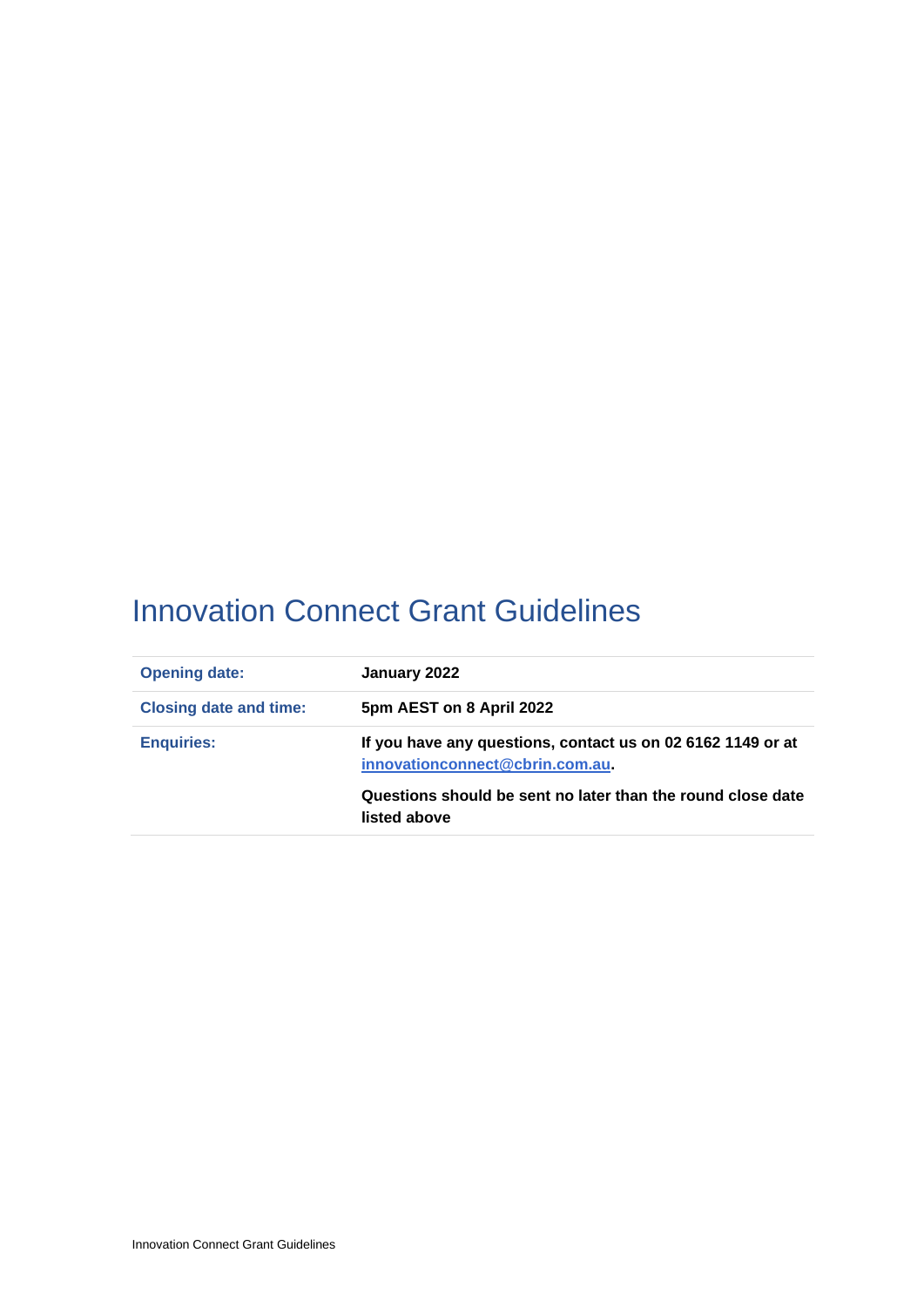# **Contents**

| 1. |      |  |  |  |  |
|----|------|--|--|--|--|
| 2. |      |  |  |  |  |
| 3. |      |  |  |  |  |
|    | 3.1  |  |  |  |  |
|    | 3.2  |  |  |  |  |
|    |      |  |  |  |  |
|    | 4.1  |  |  |  |  |
|    | 4.2  |  |  |  |  |
| 5. |      |  |  |  |  |
|    | 5.1  |  |  |  |  |
|    | 5.2  |  |  |  |  |
|    | 5.3  |  |  |  |  |
| 6. |      |  |  |  |  |
| 7. |      |  |  |  |  |
|    | 7.1  |  |  |  |  |
|    | 7.2  |  |  |  |  |
| 8. |      |  |  |  |  |
|    | 8.1  |  |  |  |  |
|    | 8.2  |  |  |  |  |
|    | 8.3  |  |  |  |  |
|    |      |  |  |  |  |
|    | 9.1  |  |  |  |  |
|    |      |  |  |  |  |
|    | 10.1 |  |  |  |  |
|    | 10.2 |  |  |  |  |
|    | 10.3 |  |  |  |  |
|    |      |  |  |  |  |
|    |      |  |  |  |  |
|    | 12.1 |  |  |  |  |
|    | 12.2 |  |  |  |  |
|    | 12.3 |  |  |  |  |
|    | 12.4 |  |  |  |  |
|    | 12.5 |  |  |  |  |
|    |      |  |  |  |  |
|    | 13.1 |  |  |  |  |
|    | 13.2 |  |  |  |  |
|    | 13.3 |  |  |  |  |
|    | 13.4 |  |  |  |  |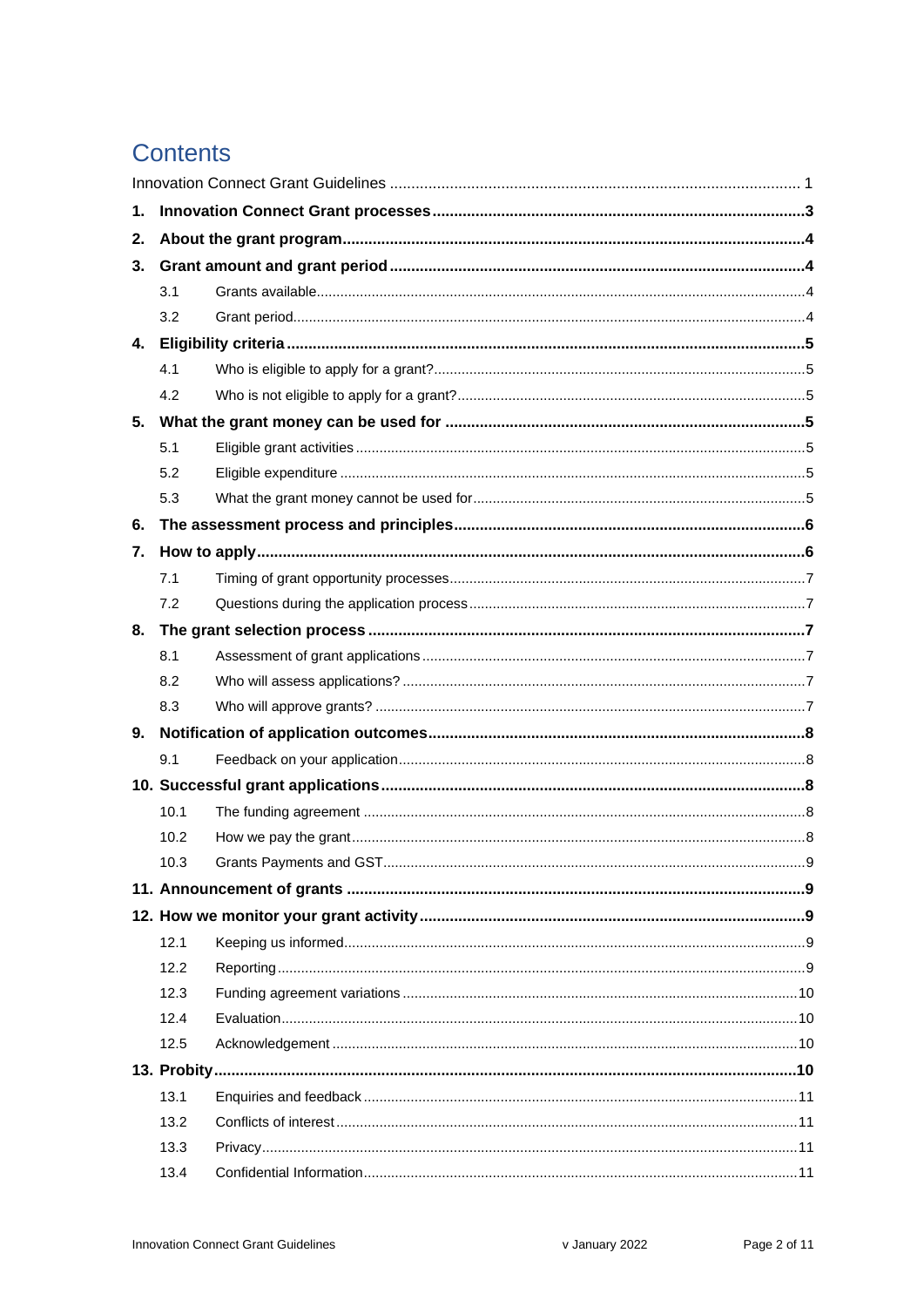# <span id="page-2-0"></span>1. Innovation Connect Grant processes

#### **The grant round opens**

We announce the opening of the next round of Innovation Connect on the Canberra Innovation Network blog, newsletter, and website.

J

### **You book an intro meeting at the Canberra Innovation Network**

You meet with the Canberra Innovation Network team who will discuss your Expression of Interest with you and may make suggestions on how best to approach your Expression of Interest.

#### J

#### **We invite you to submit an Expression of Interest (EOI) for the Grant**

If you are eligible for the grant, we will invite you to submit an Expression of Interest, including a 60 second video pitch, via a webform.

#### $\blacktriangledown$

### **An independent panel will review all Expressions of Interest and select a shortlist**

All EOIs will be reviewed by the independent panel who will select a small shortlist of EOIs to be invited to present a 3-minute presentation and accompanying Q&A. EOIs that aren't successfully shortlisted will be notified at this stage.

### $\blacklozenge$

#### **Pitch day is held, and provisional decisions made**

Shortlisted projects will deliver a 3-minute pitch and accompanying Q&A and the independent panel will make a provisional decision on what projects will receive funding.

### 业

### **We notify you of the outcome**

We advise you of the outcome of your application. We may not notify unsuccessful applicants until funding agreements have been executed with successful applicants.

### J

#### **We enter into a funding agreement**

We will enter into a funding agreement with you if successful. You invoice us for 50% of the grant funds upon signing the funding agreement.

### ↓ **Delivery of grant**

You undertake the grant activities as set out in your funding agreement. The Canberra Innovation Network manage the grant by working with you and monitoring your progress.

### ♦

### **Submission of acquittal report**

You submit an acquittal report to us at the conclusion of the grant period, which outlines how you have completed the grant activities. You invoice us for the remaining 50% of the grant funds once we have accepted this report.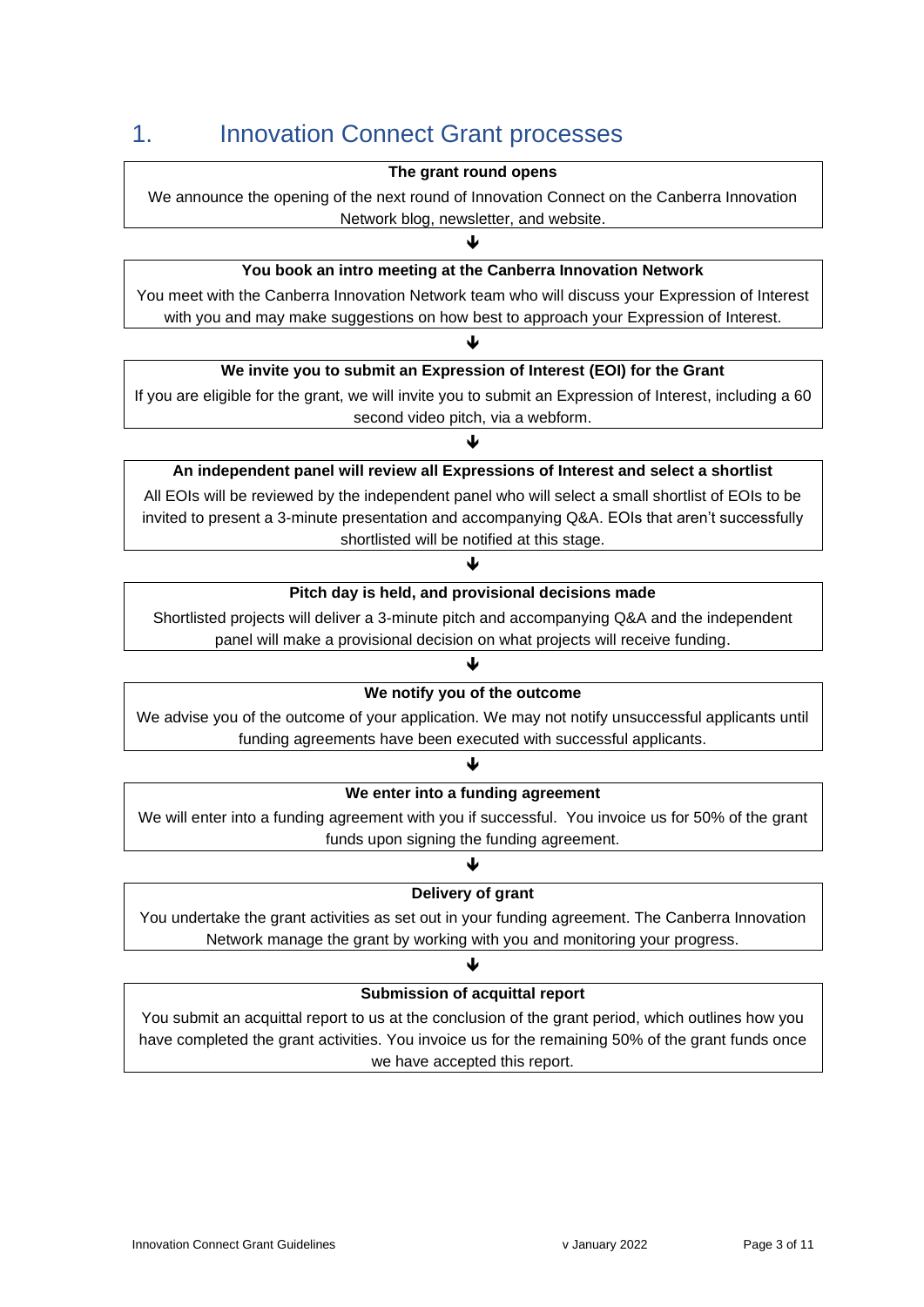### 1.1 Introduction

These guidelines contain information about Innovation Connect (ICON) grants.

You must read these guidelines before submitting an Expression of Interest.

This document sets out:

- the purpose of the grant
- the eligibility criteria
- how grant applications are considered and selected
- how grantees are notified and receive grant payments
- how grantees will be monitored and evaluated
- responsibilities and expectations in relation to the program.

This grant program and process will be administered by the Canberra Innovation Network on behalf of the ACT Government.

# <span id="page-3-0"></span>2. About the grant program

The Innovation Connect grant (ICON) was first implemented in 2008 by the ACT Government and in that time has delivered more than 230 grants, in total worth more than \$6 million**.** ICON is an ACT Government funded program and since November 2018, ICON has been run in partnership between the ACT Government and the Canberra Innovation Network.

ICON is a proof-of-concept grant program that addresses market failure at the pre-seed stage.

The objectives of the program are:

- To provide funding to businesses with innovative products in the pre-seed stage that demonstrate high-growth potential.
- To fund innovative ideas, products, and services, primarily to prove their technical or commercial viability or to develop a prototype and secondarily to assist with market testing and developing a go-to-market plan, software, hardware, and professional services.

# <span id="page-3-2"></span><span id="page-3-1"></span>3. Grant amount and grant period

### **3.1 Grants available**

The ACT Government has committed a total of \$500,000 over the 2021/22 financial year for Innovation Connect. In the financial year, there will be a maximum of 2 funding rounds.

- The minimum grant amount is \$10,000.00.
- The maximum grant amount is \$30,000.00.

You are required to provide a contribution to the project equal to the grant amount. This matched contribution can be in the form of expenditure towards the completion of the project and/or an inkind contribution of the founder's time spent towards the completion of the project.

### **3.2 Grant period**

<span id="page-3-3"></span>The grant period is the length of time you believe it will take to complete the grant activities outlined in the funding agreement. Grant periods are typically between 3 and 18 months, but longer grant periods may be accepted in some circumstances.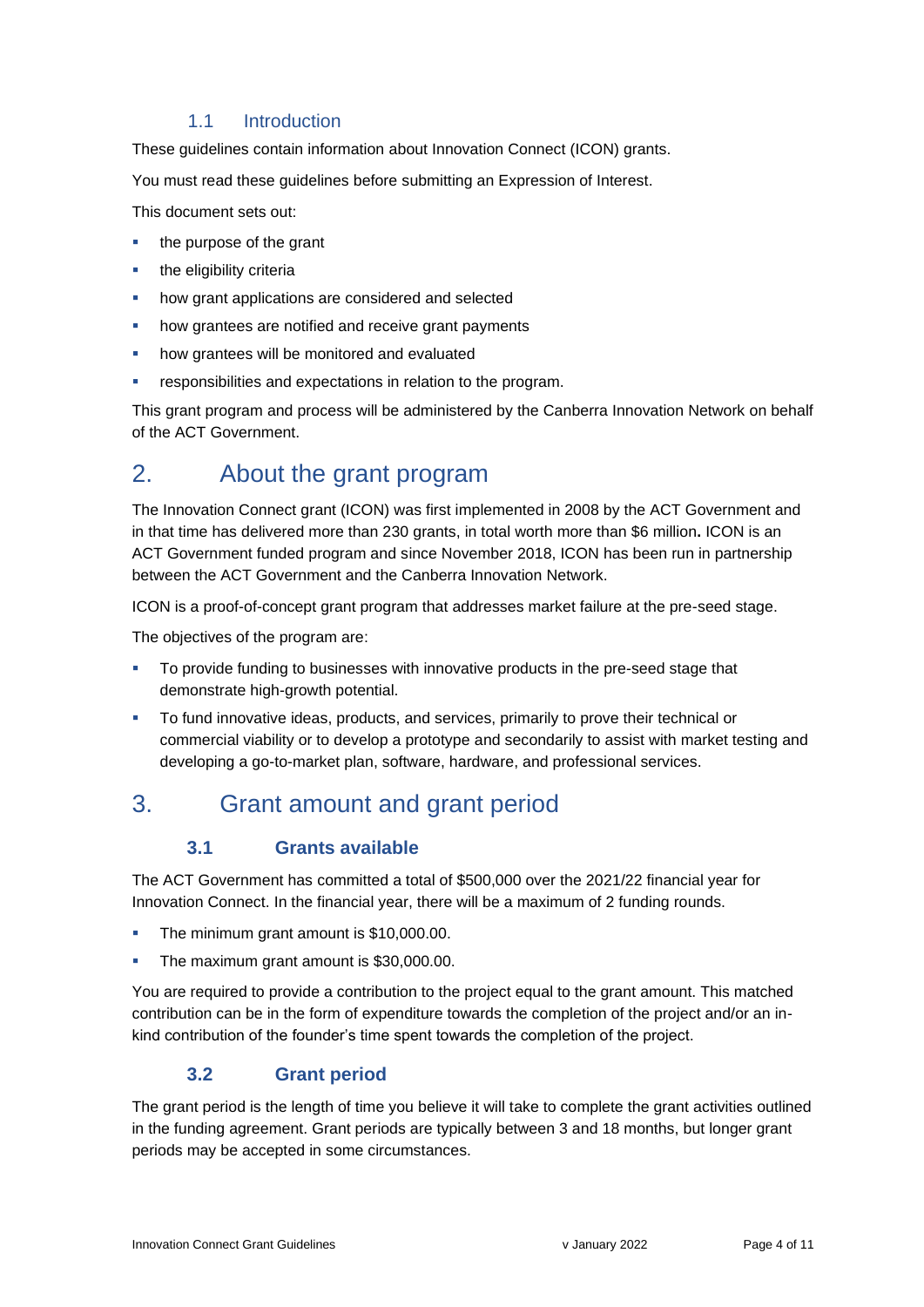# <span id="page-4-0"></span>4. Eligibility criteria

<span id="page-4-1"></span>We cannot consider your application if you do not satisfy all the eligibility criteria.

### **4.1 Who is eligible to apply for a grant?**

To be eligible you must:

- have an Australian Business Number (ABN) at the time of signing the funding agreement
- be turning over less than \$2 million in annual revenue
- have your registered office and principal place of business be in the Australian Capital Territory or have a business that is primarily focussed in the Australian Capital Territory

### **4.2 Who is not eligible to apply for a grant?**

<span id="page-4-2"></span>You are not eligible to apply if you are:

- a Commonwealth, state, territory or local government agency or body (including government business enterprises)
- any organisation not included in section 4.1

# <span id="page-4-4"></span><span id="page-4-3"></span>5. What the grant money can be used for

### **5.1 Eligible grant activities**

- Eligible activities must directly relate to the project and can include:
	- Product development
	- **•** Technical feasibility testing
	- Market testing and customer validation exercises
	- Developing a go-to-market plan

### **5.2 Eligible expenditure**

<span id="page-4-5"></span>You can only spend the grant on eligible expenditure you have incurred on agreed project activities.

You must incur the expenditure on your project between the start date and end of the grant period set out in your funding agreement.

<span id="page-4-6"></span>You can spend the grant on products and services that are based outside of the Australian Capital Territory.

### **5.3 What the grant money cannot be used for**

You cannot use the grant for the following activities:

- purchase of land
- major capital expenditure
- the covering of retrospective costs
- costs incurred in the preparation of a grant application or related documentation
- subsidy of general ongoing administration of an organisation such as electricity, phone and rent
- major construction/capital works

Expenditure items that are not eligible are: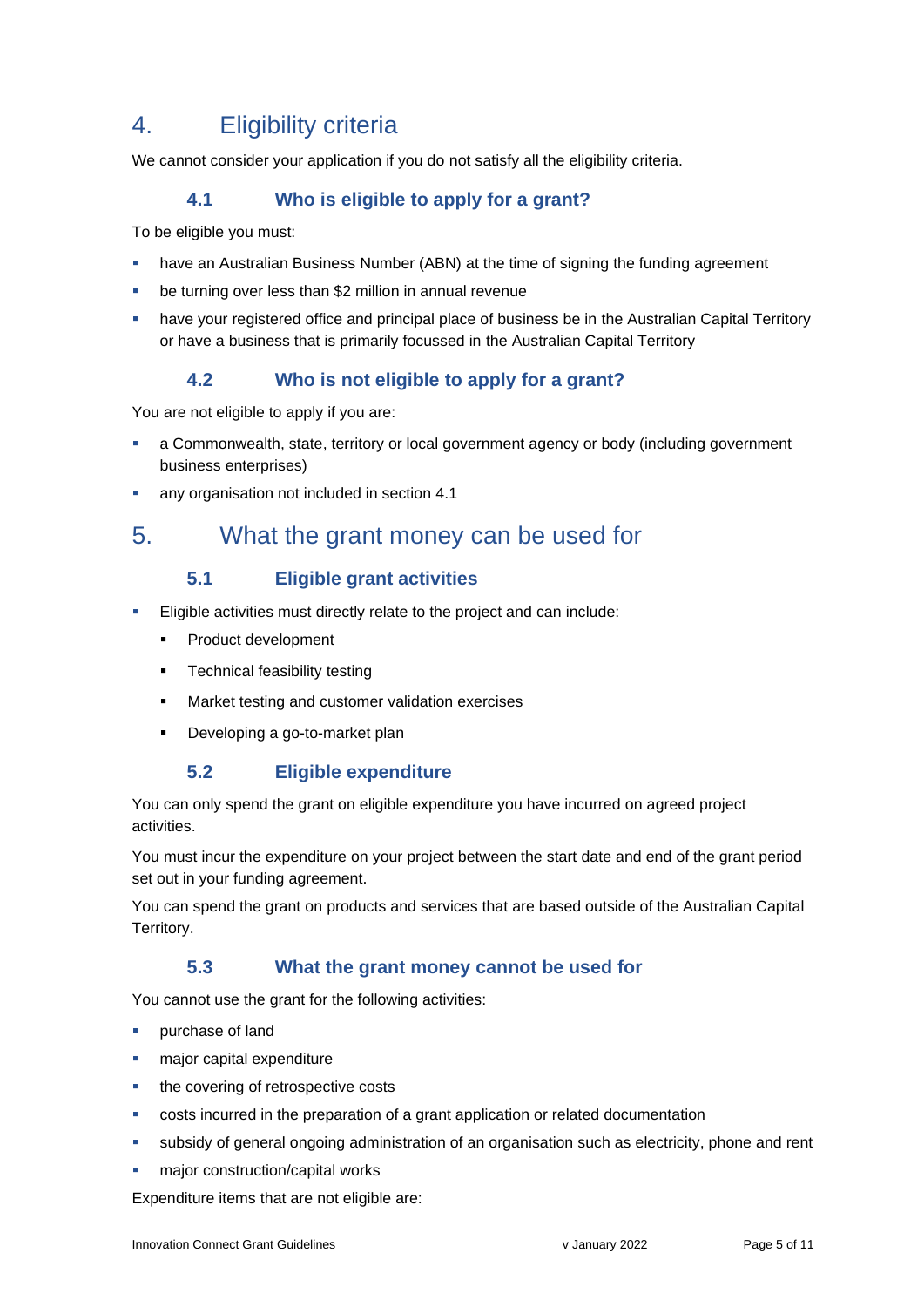- Advertising costs
- Property, Plant and Equipment

# <span id="page-5-0"></span>6. The assessment process and principles

After meeting with the Canberra Innovation Network team, if eligible for the grant, you will be invited to submit an Expression of Interest (EOI) including a text webform and a 60 second video pitch.

The text webform will ask you to answer the following key questions, keeping your responses short:

- Summarise your project in 1 sentence
- Who is your customer?
- What is the problem that your customer is experiencing?
- How does your product/service solve that problem for your customer?
- How is your product/service different from competing solutions and the status quo?
- **EXECT** Irrespective of receiving the ICON grant, what are the key milestones for your business over the next 12 months
- What do you plan to spend the grant funds on?

The independent assessment panel will be asked to keep the below principles in mind when assessing whether your project should receive funding.

- **■** Is the product/service deeply innovative and substantially different from competing solutions?
- Does the business have the potential to grow quickly and be scaled?
- Does the product/service have the potential to be sold/adopted globally?
- Can the funding make a difference to help make the business investable/market ready?
- Do the founders show they have the ability to execute on the business proposition?
- Does the business demonstrate clear benefits to the ACT?

# <span id="page-5-1"></span>7. How to apply

Before applying, you must read and understand these guidelines and the sample funding agreement. These documents may be found at cbrin.com.au/icon.

To apply you must:

- Book an Intro Meeting with the Canberra Innovation Network at cbrin.com.au/icon
- **EXECT** Submit an Expression of Interest, including 60 second video pitch, via a webform provided to you by the Canberra Innovation Network by the round close date listed on cbrin.com.au/icon
- **EXECT** Acknowledge that between the round close date and the announcement of successful grant applications, no communication will be entered into or accepted other than the notification of the outcome of your Expression of Interest, and you notifying us of errors in your application.
- **EXECT** If shortlisted, prepare and deliver a 3-minute face to face pitch and Q&A with the panel on the date listed on cbrin.com.au/icon
- **■** If selected to receive funding, enter into a funding agreement with the Canberra Innovation Network

We may ask for clarification or additional information from you that will not change the nature of your application. However, we can refuse to accept any additional information from you that would change your submission after the application closing time.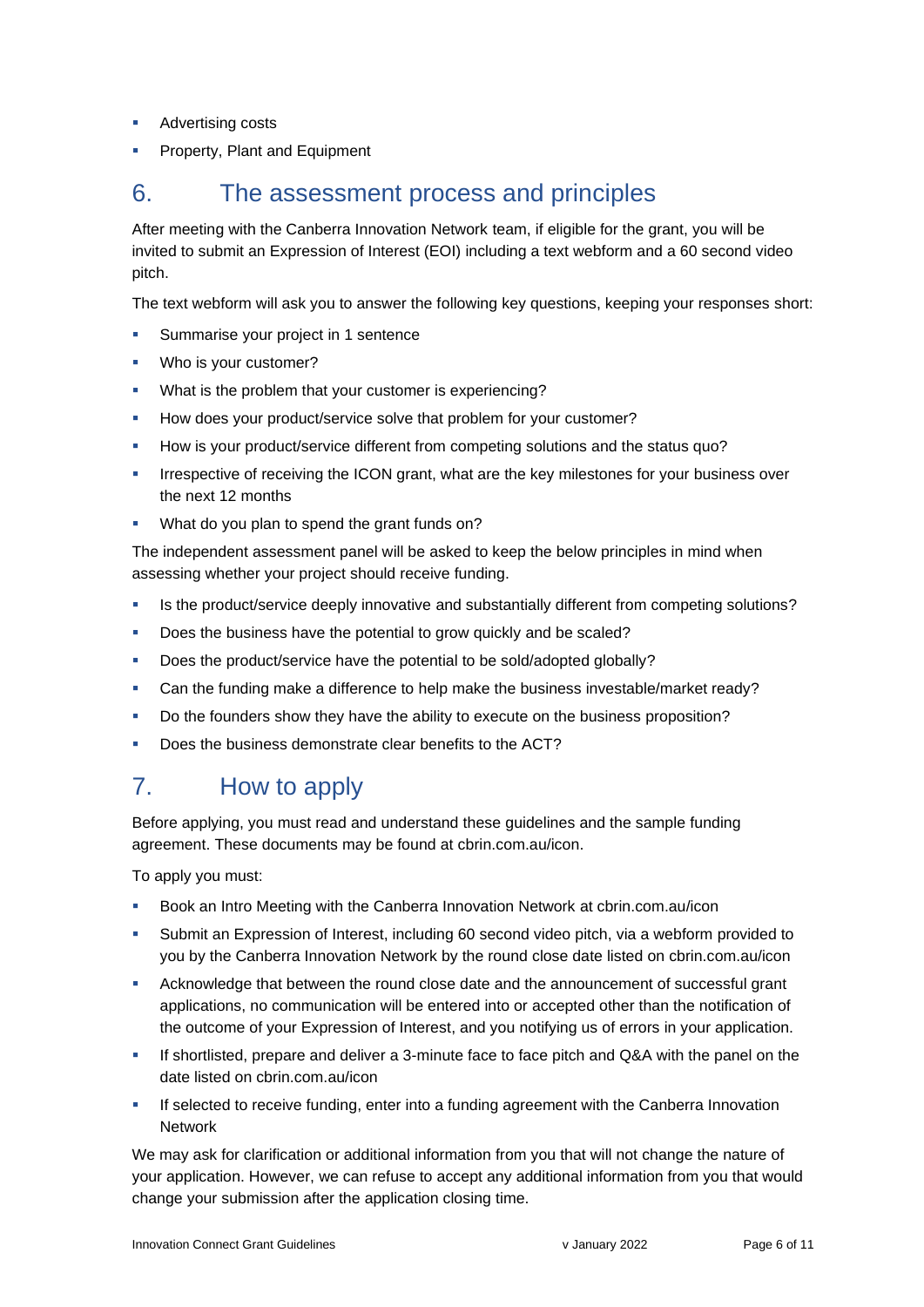## **7.1 Timing of grant opportunity processes**

<span id="page-6-0"></span>You must submit an Expression of Interest between the published opening and closing dates. We cannot accept late applications.

|  |  |  |  | Table 1: Expected timing for this grant opportunity |
|--|--|--|--|-----------------------------------------------------|
|--|--|--|--|-----------------------------------------------------|

| Activity                                       | Timeframe                                            |  |
|------------------------------------------------|------------------------------------------------------|--|
| Notification of Expression of Interest outcome | 1 month or less after round close date               |  |
| Shortlist pitch day                            | 2 weeks or less after notification of EOI<br>outcome |  |
| Negotiations and award of grant agreements     | 1-3 weeks after shortlist pitch day                  |  |
| Notification to unsuccessful applicants        | 1-3 weeks after shortlist pitch day                  |  |

### **7.2 Questions during the application process**

<span id="page-6-1"></span>If you have any questions leading up to the round close date, contact us on 02 6162 1149 or at innovationconnect@cbrin.com.au.

# <span id="page-6-3"></span><span id="page-6-2"></span>8. The grant selection process

## **8.1 Assessment of grant applications**

The independent panel will first review your Expression of Interest via an online portal where they will decide whether they wish to include your project on a shortlist of up to 20 projects.

If shortlisted, you will then prepare and deliver a 3-minute face to face pitch and Q&A with the panel on a different day. Pitch practice sessions will be offered by the Canberra Innovation Network team, it is highly encouraged that you make time to attend a pitch practice session.

The panel will decide whether they would like to fund your project, taking into consideration the quality of your presentation, how well you meet the assessment principles compared against other applications, and how many grants can be delivered.

## **8.2 Who will assess applications?**

<span id="page-6-4"></span>An independent panel made up of members of the local innovation community will assess each application on its merit and compare it to other eligible applications before deciding which grant applications should be awarded a grant. The independent panel will be co-chaired by a representative from the ACT Government and the Canberra Innovation Network who will not vote on selection decisions.

The independent panel may seek additional information about you or your application. They may do this even if the sources are not nominated by you as referees. The independent panel may also consider information about you or your application that is available through the normal course of business.

### **8.3 Who will approve grants?**

<span id="page-6-5"></span>The independent panel decides which grants to approve and their decision is final in all matters.

There is no appeal mechanism for decisions to approve or not approve a grant.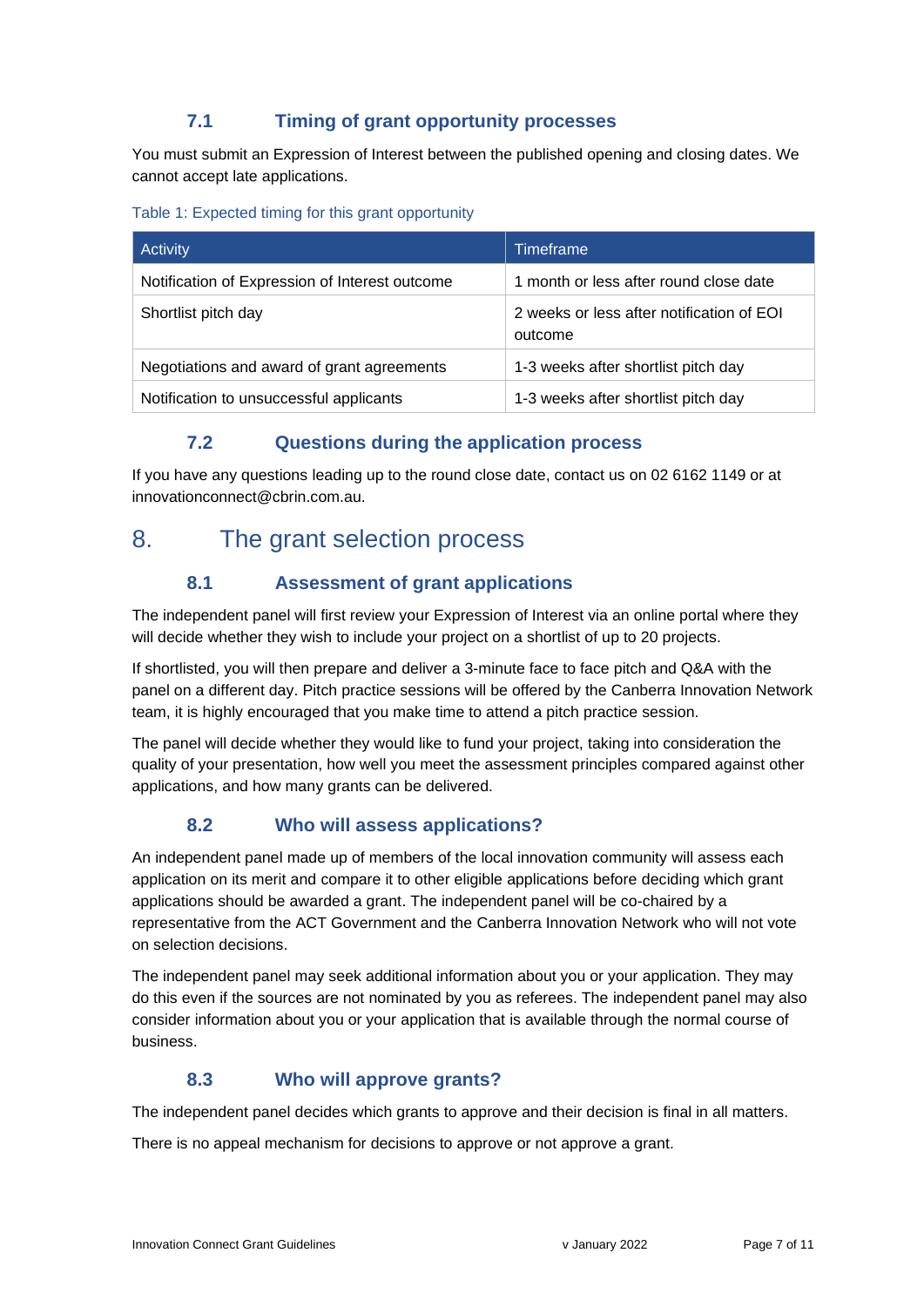# <span id="page-7-0"></span>9. Notification of application outcomes

We will advise you of the outcome of your application in writing. If you are successful, we will advise you of any specific conditions attached to the grant.

Between the Expression of Interest close date and the announcement of successful grant applications, no communication will be entered into or accepted other than the notification of the outcome of your Expression of Interest, and you notifying us of errors in your application.

If you are unsuccessful, we will give you an opportunity to discuss the outcome after the announcement of successful grant applications.

You can submit a new application for Innovation Connect in any future grant round. You should include new or more information to address any weaknesses that may have prevented your previous application from being successful.

## **9.1 Feedback on your application**

<span id="page-7-1"></span>If you are unsuccessful, you may ask for feedback on your Expression of Interest or your presentation to the panel.

Feedback can be provided in the form of a meeting at the Canberra Innovation Network and will take place after the successful grant applications are announced.

During the time between the notification of the outcome of unsuccessful Expressions of Interest and the announcement the successful grant applications, requests for feedback may not be responded to.

# <span id="page-7-3"></span><span id="page-7-2"></span>10. Successful grant applications

## **10.1 The funding agreement**

You must enter into a legally binding funding agreement with the Canberra Innovation Network. You can find a copy of the funding agreement on our website at https://cbrin.com.au/icon

We must execute a funding agreement with you before we can make any payments. We are not responsible for any of your expenditure until a funding agreement is executed and any expenditure incurred before the funding agreement is executed cannot count towards your matched contribution.

Your funding agreement may have specific conditions determined by the assessment process or other considerations made by the independent panel. We will identify these in the agreement.

The Canberra Innovation Network may recover grant funds if there is a breach of the funding agreement.

### **10.2 How we pay the grant**

<span id="page-7-4"></span>The funding agreement will state the:

- **•** grant amount to be paid
- an estimate of the total costs of your project
- **EXECT** any financial contributions you must make
- any in-kind contributions you will make

We will make an upfront payment of 50% of the grant amount upon the receipt of an invoice from you after executing a funding agreement.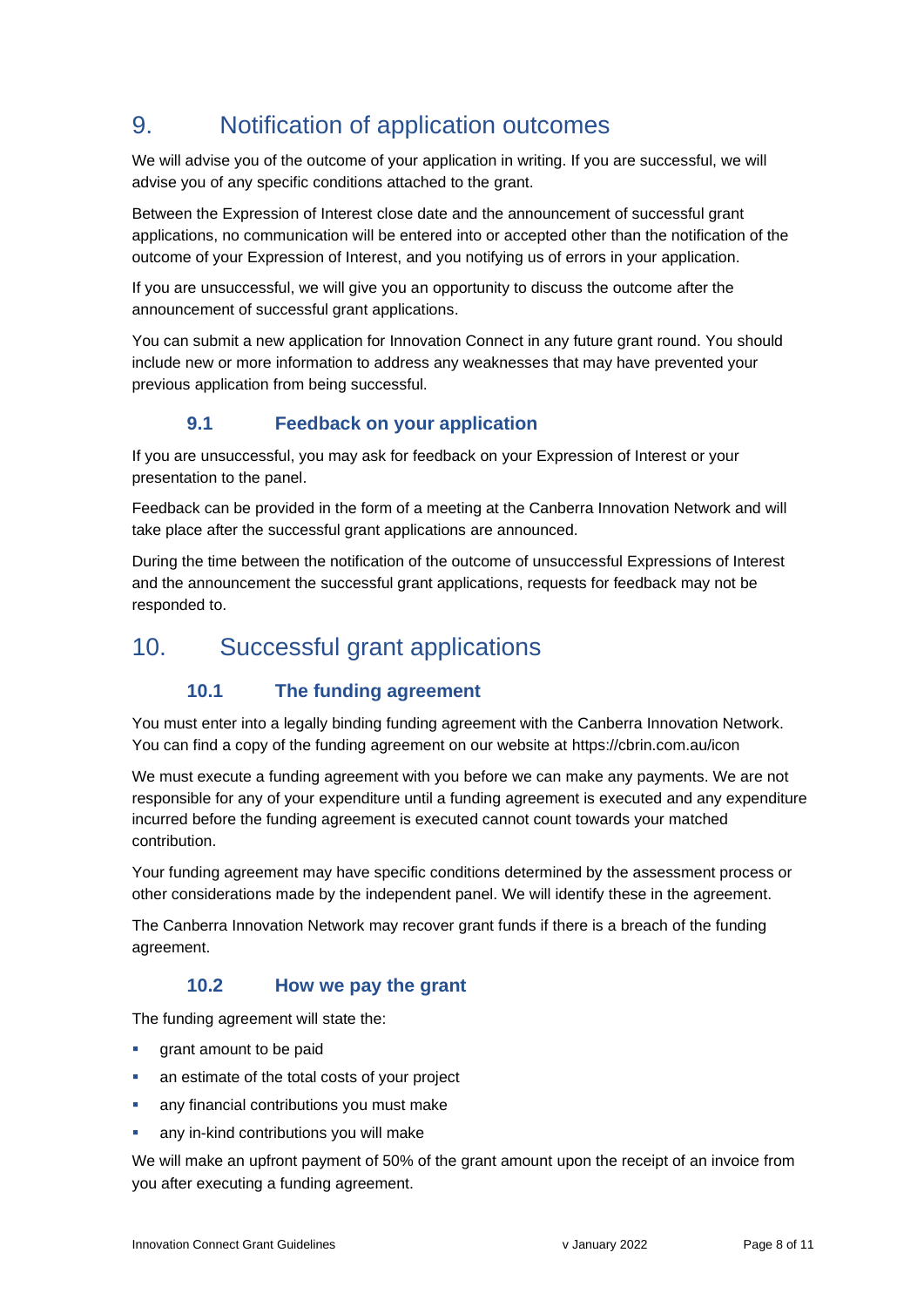We will make a payment for the remaining 50% of the grant amount upon the receipt of an invoice from you after you have submitted, and we have accepted, an acquittal report detailing how you have achieved the milestones set out in the funding agreement. A template acquittal report can be provided to you.

## **10.3 Grants Payments and GST**

<span id="page-8-0"></span>If you are registered for the [Goods and Services Tax \(GST\),](https://www.ato.gov.au/Business/GST/Registering-for-GST/) where applicable, you will add GST to the invoice you send to us.

We recommend you seek independent professional advice on your taxation obligations or seek assistance from the [Australian Taxation Office.](https://www.ato.gov.au/) We do not provide advice on your particular taxation circumstances.

# <span id="page-8-1"></span>11. Announcement of grants

We will announce the successful grant recipients once all funding agreements have been executed. This may include an announcement on our blog and may be shared on our social media channels and through other media outlets that aren't related to the Canberra Innovation Network or the ACT Government.

## <span id="page-8-3"></span><span id="page-8-2"></span>12. How we monitor your grant activity

## **12.1 Keeping us informed**

We need to know of any material changes to your organisation or its business activities, particularly if they affect your ability to complete your grant, carry on business and pay debts due.

You must also inform us of any changes to your:

- name
- addresses
- nominated contact details
- bank account details.

If you become aware of a breach of terms and conditions under the funding agreement, you must contact us immediately.

You should notify us of events relating to your business and provide an opportunity for the Canberra Innovation Network to attend and promote them.

### **12.2 Reporting**

<span id="page-8-4"></span>When you complete the project, you must submit an acquittal report to the Canberra Innovation Network. A template can be made available to you.

Acquittal reports must outline:

- **What progress has been made on the project during the grant period**
- How you have addressed the milestones/activities set out in the funding agreement
- What other major achievements you can highlight for us
- **What are the next steps for the project**
- What aspects of the project did the grant funds directly contribute to
- How has the company matched the grant funds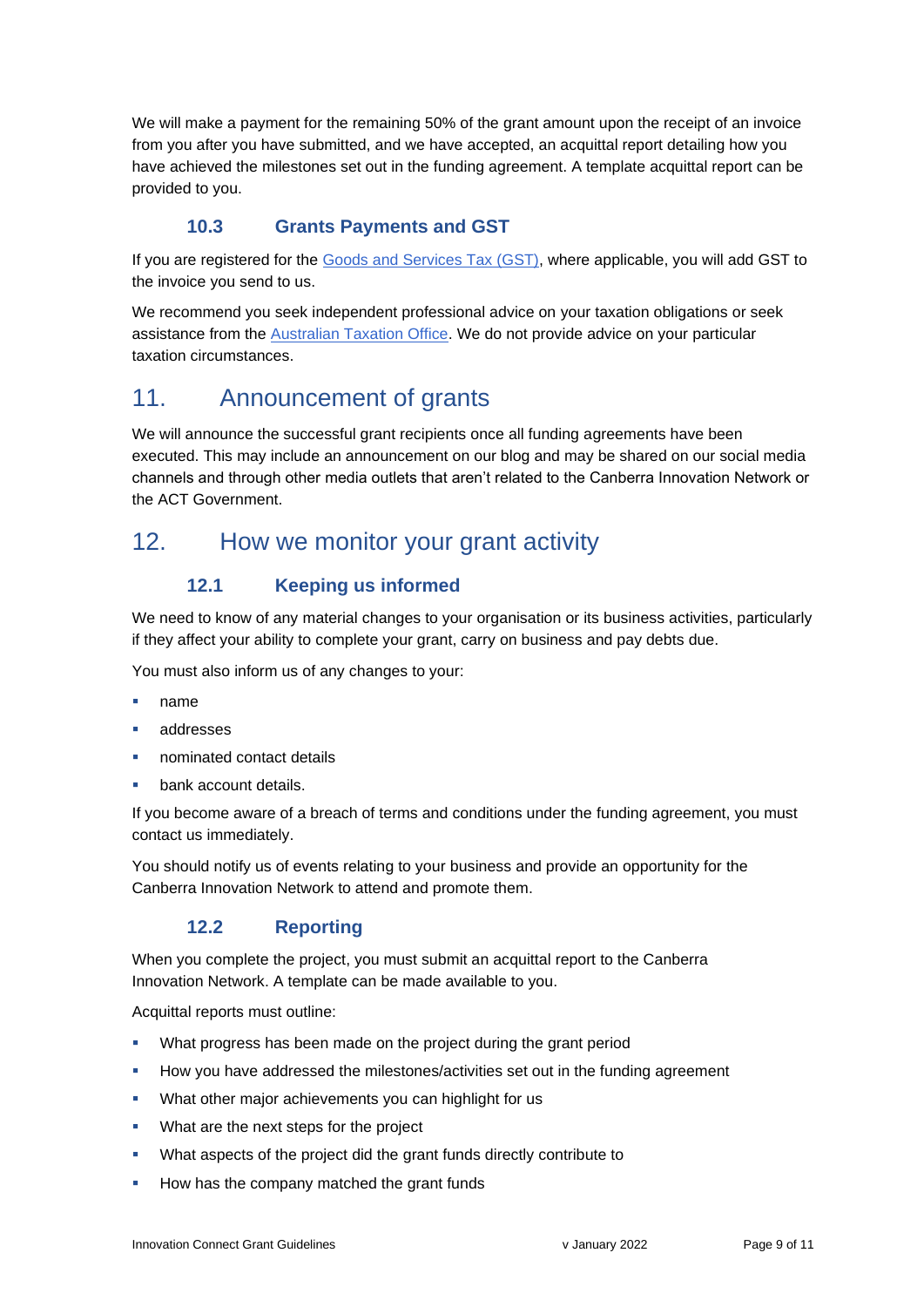Evidence to support the above must be included in your acquittal report could include but is not limited to: photographs, screen shots and documentation produced, paid invoices, bank statements, for both the grant funds and recipient matching contribution.

The Canberra Innovation Network will contact you on an annual basis after the Grant Period for the purpose of collecting information on the progress of your project. You are expected to provide this information in a timely manner and should include, and is not limited to:

- Changes in the number of full-time equivalent staff;
- **EXECTED EXECTED FIGHTS IN A LETTED FIGHTS** Leveraged; and
- <span id="page-9-0"></span>Figures relevant to sales growth

### **12.3 Funding agreement variations**

We recognise that unexpected events may affect your progress. In these circumstances, you can request a variation to your funding agreement. You can request a variation by contacting us on 02 6162 1149 or at [innovationconnect@cbrin.com.au.](mailto:innovationconnect@cbrin.com.au)

You should not assume that a variation request will be successful. We will consider your request based on provisions in the funding agreement and the likely impact on achieving the milestones set out in your funding agreement.

### **12.4 Evaluation**

<span id="page-9-1"></span>We will regularly evaluate the grant program to measure how well the outcomes and objectives have been achieved. We may use information from your application and reports for this purpose. We may also interview you, or ask you for more information to help us understand how the grant impacted you and to evaluate how effective the program was in achieving its outcomes.

We will contact you on an annual basis after the grant period for the purpose of collecting information on the progress of your project. You are expected to provide this information in a timely manner and should include, and is not limited to:

- Changes in number of full-time equivalent staff;
- **EXECTED EXECTED FIGHTS IN LEVERAGE SECTEM** Leveraged grant and private sector investment received; and
- <span id="page-9-2"></span>Figures relevant to sales growth

### **12.5 Acknowledgement**

You must in relation to the project:

- acknowledge the support of the Innovation Connect Grant in any public event, media release or media coverage; and
- **•** include the acknowledgement "Supported by Innovation Connect" in all documents, brochures, books, articles, newsletters, other artistic works or literary works or advertising.

# <span id="page-9-3"></span>13. Probity

The Canberra Innovation Network will make sure that the grant program process is fair, according to the published guidelines, incorporates appropriate safeguards against fraud, unlawful activities and other inappropriate conduct.

These guidelines may be changed from time-to-time by the Canberra Innovation Network. When this happens, the revised guidelines will be published on our website.